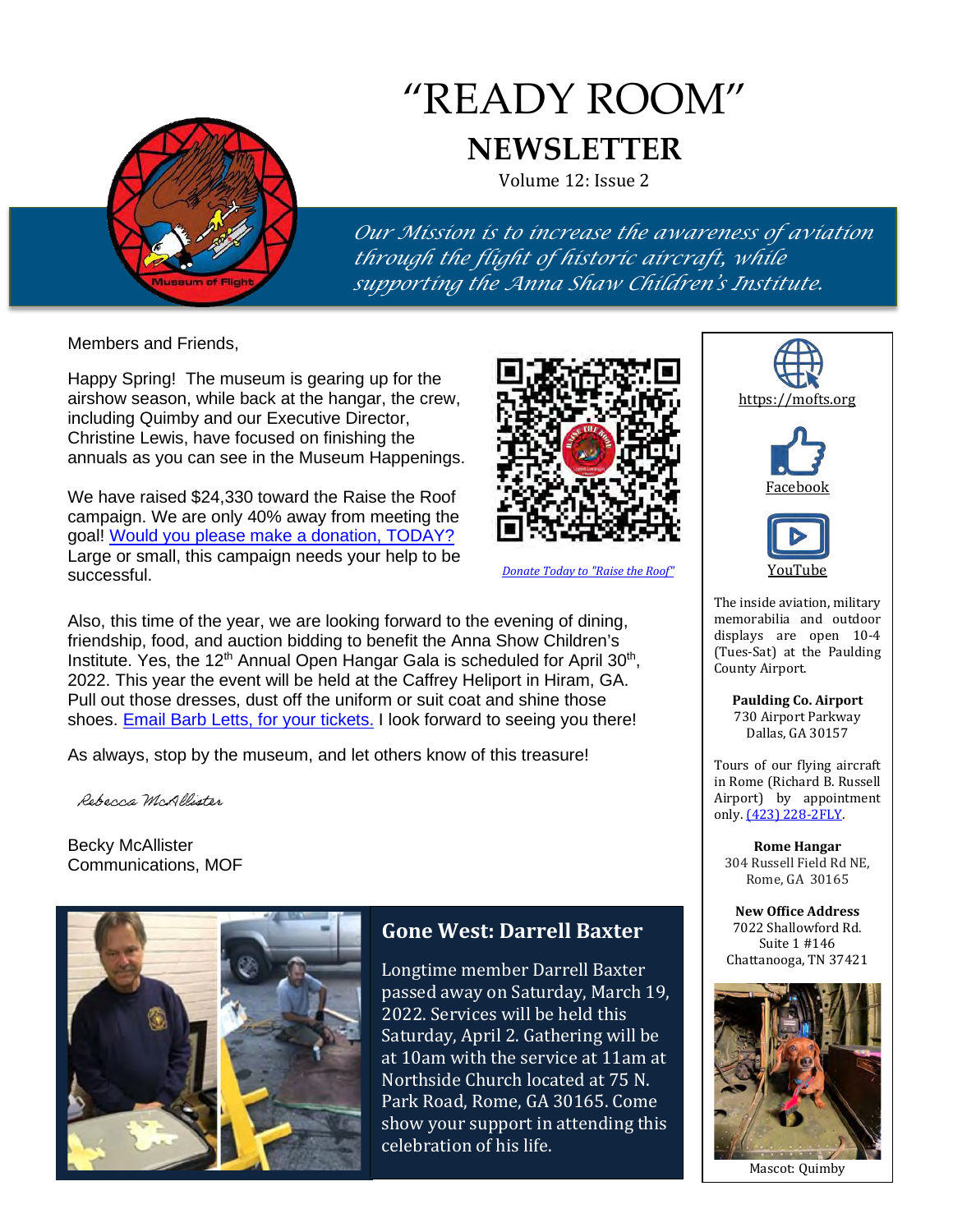



### MOF Attends the National Warbird Conference Corpus Christi, Texas



Dave Biloz, Peter O'Hare, and Peyton Dehart attended this conference that covered important topics such as leaded avgas, the increased flight school business in Georgia, FBOs and the 5th anniversary for Basic Med flight physicals. We appreciate their attendance and reporting back to the museum and the pilots.

# Museum Happenings

Tommy Stallings does the (IA) inspection authorization on the C45. Thank you to our crew, Frank Fry Gerry Fellows A&P, Brenda Gratz A&P, Andrew Gratz A&P and Scott Ducker A&P. Scott has had the added task of making sure all the paperwork is squared away.



 $\overline{Toppers}$  Roofing & Home Improvement

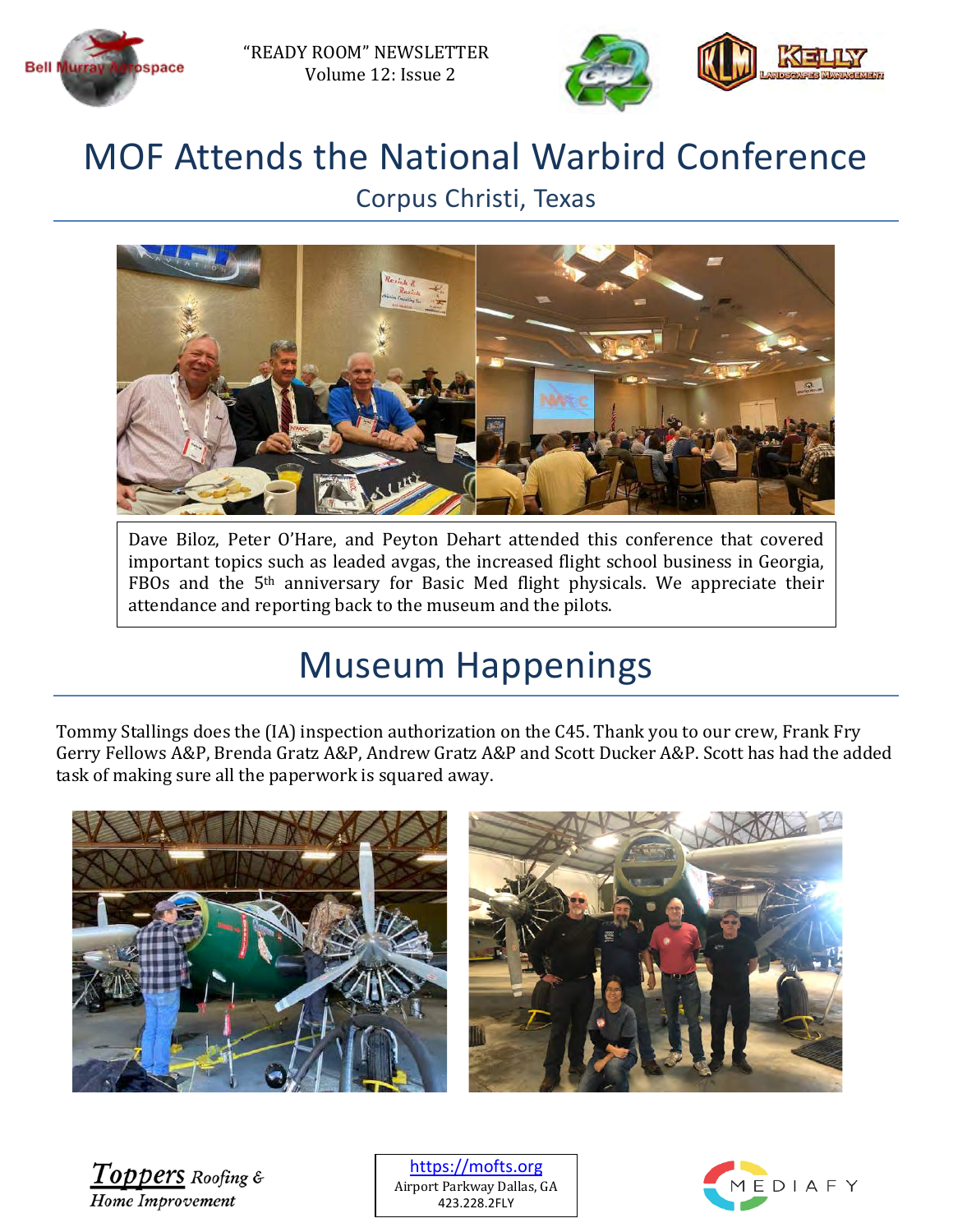



## Quimby's Corner



Quimby (along with our Executive Director, Christine Lewis) was found working the maintenance cycle in the T-28 Bravo doing a bit of corrosion control.

Thank you, Quimby, for your dedication to the museum!

*Images Below:* It's great having an Executive Director they can fit into the *empennage* of the aircraft for corrosion control inspection. Great job, Christine! Below is the definition provided for those, like me, that are clueless about the curiously named parts of the aircraft.

**Empennage**, ĕm′pə-nĭj noun - The tail assembly of an aircraft, including the horizontal and vertical stabilizers, elevators, and rudder.



**Toppers** Roofing & Home Improvement

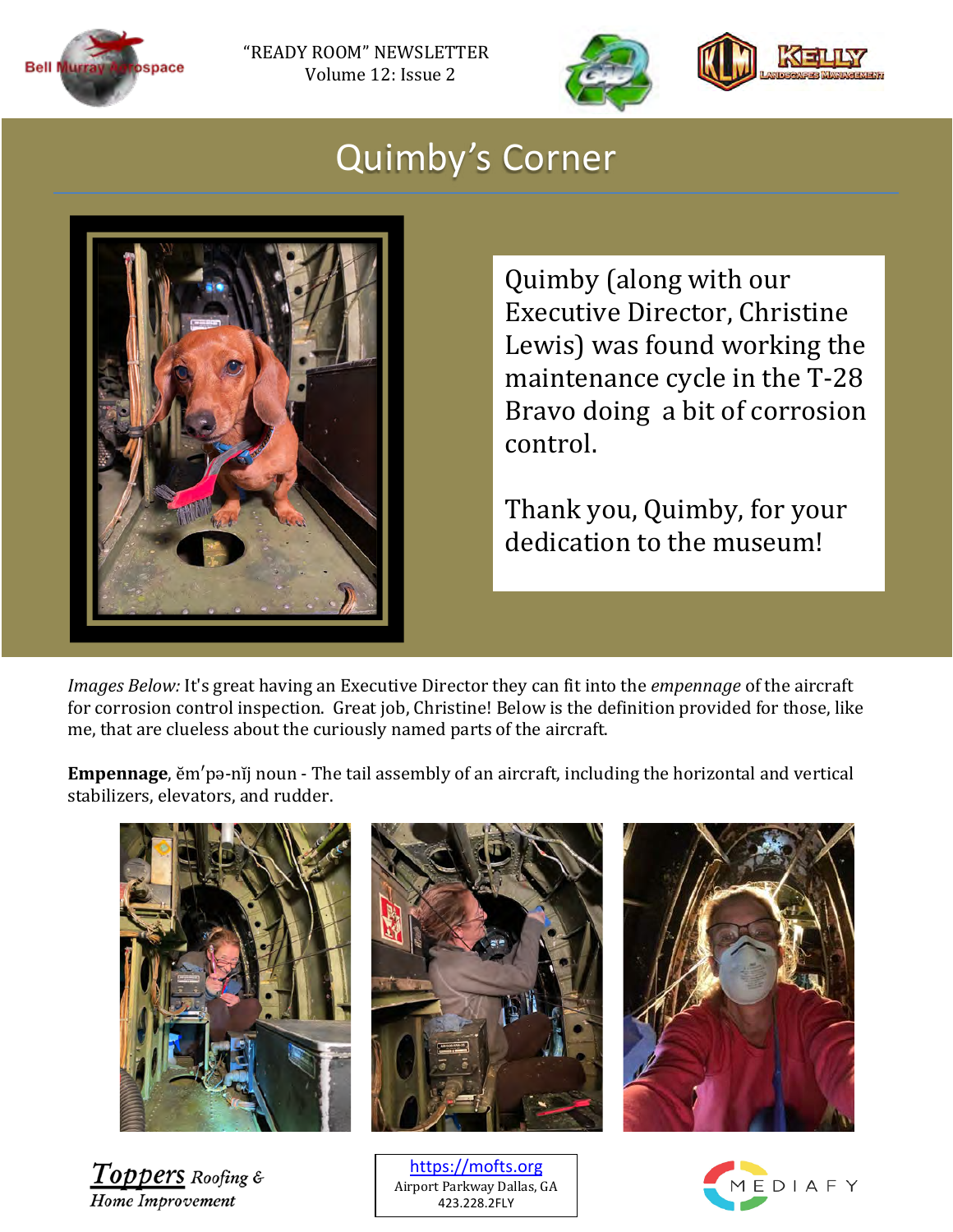

"READY ROOM" NEWSLETTER Volume 12: Issue 2



#### **Quimby wants to know if she can head to [Click here to email Barb Letts, for your tickets.](mailto:exec.assistant@mofts.org?subject=GALA%20Tickets)**



#### **The Main Event**

1900

- $\geq$ Invocation  $\frac{1}{2}$ **USMC Color Guard**
- **Brief Program**
- > Dinner Catered by Ole Tymer Rome

#### **Dance The Night Away**

2000-2230

- > Dancing By THE BEATERS
- > DJ & Sound BY Matrix Music









750 Airport Pkwy. Dallas Ga. 30132 - 423.228.2FLY (2359) "To increase the public's awareness of aviation through the flight of historic aircraft while supporting the local children's hospital"

Toppers Roofing & **Home Improvement** 

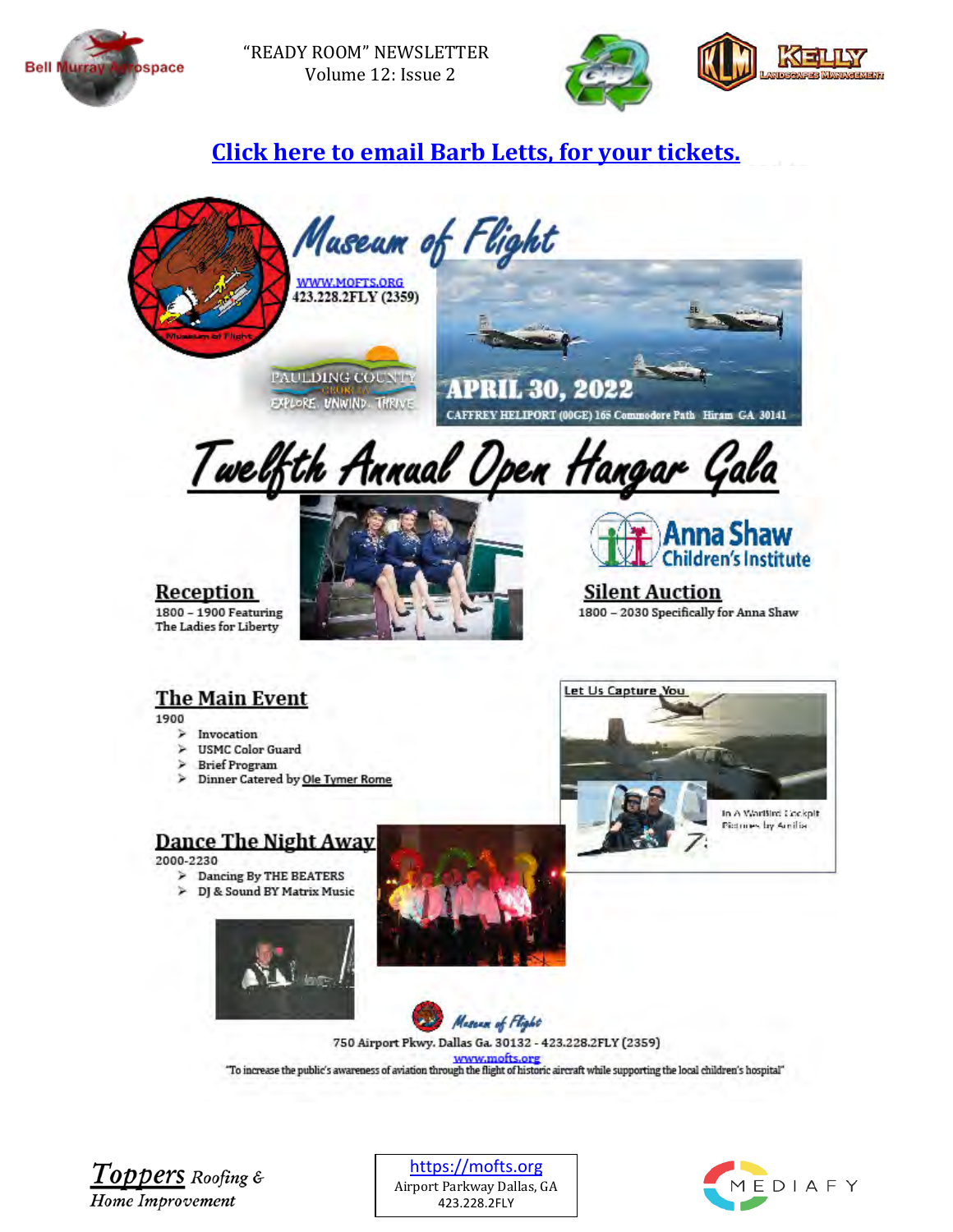

"READY ROOM" NEWSLETTER Volume 12: Issue 2



## Moving the Cobra



 A big Thank You to First Response Towing (423-702-5074) for their help, once again, in successfully moving the Cobra from the outdoor display at the museum to the Caffrey heliport in Hiram, GA for the Gala event and possibly some restoration work. We are proud to recommend First Response Towing and appreciate their help.



Home Improvement

Airport Parkway Dallas, GA 423.228.2FLY

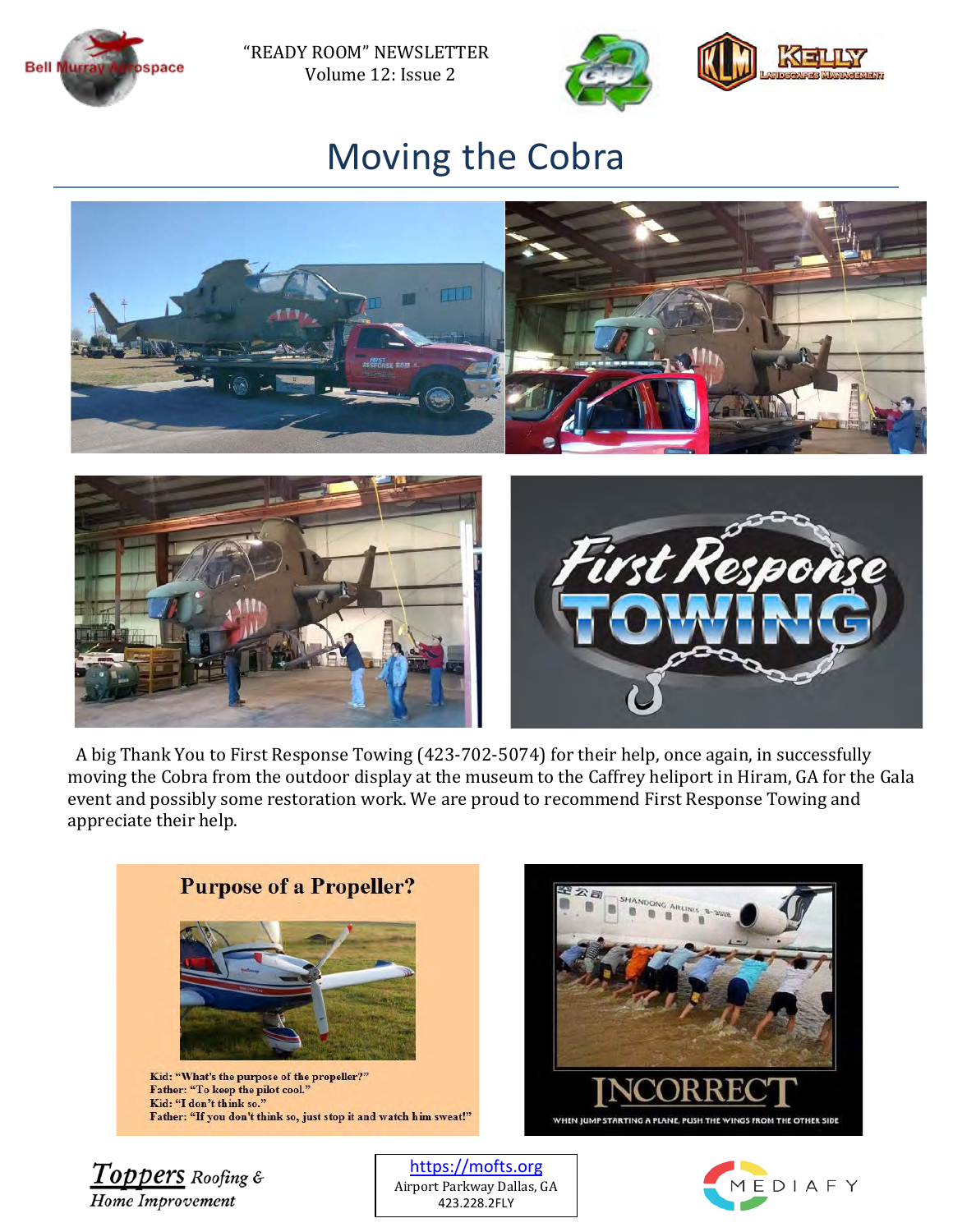



# 2022 Calendar of Events

*All dates are subject to change. Check future newsletters for additional events.* 

| <b>DATE</b>         | <b>EVENT</b>                                 | <b>LOCATION</b>   |
|---------------------|----------------------------------------------|-------------------|
| April 2-3           | Shaw Air and Space Expo                      | Shaw AFB          |
| <b>April 8-10</b>   | JB Charleston Air & Space Expo 2022          | JB Charleston, SC |
| <b>April 23-24</b>  | Vidalia Onion Festival Airshow               | Vidalia, GA       |
| April 30            | Twelfth Annual Open Hangar Gala              | Hiram, GA         |
| May $14$            | Good Neighbor Day - DeKalb-Peachtree Airport | Atlanta, GA       |
| <b>August 11-13</b> | American Legion World Series Flyover         | Shelby, NC        |
| September 10-11     | <b>Smoky Mountains Airshow</b>               | Knoxville, TN     |
| September 16-18     | JB Andrews Open House                        | Maryland          |
| November 11-12      | Blue Angels Homecoming Air Show              | Pensacola, FL     |



Phase I marks the beginning of the Museum's new hangar and display space.

The new facility for the Museum of Flight will preserve and display historically significant flying aircraft. The ground has been broken, the dirt has been moved and the ball is rolling! The Museum of Flight is halfway to our initial fundraising goal of **\$40,000**. Be a partner in the project and help us achieve success in Phase 1! Donations can be made by check to the Museum of Flight and mailed to the main office or dropped off at the Paulding facility during office hours. Be sure to put RTR or Raise the Roof in the memo section. We also accept stock and online credit card payments. **[Click HERE to DONATE](https://tinyurl.com/mofraisetheroof)**

Toppers Roofing & Home Improvement